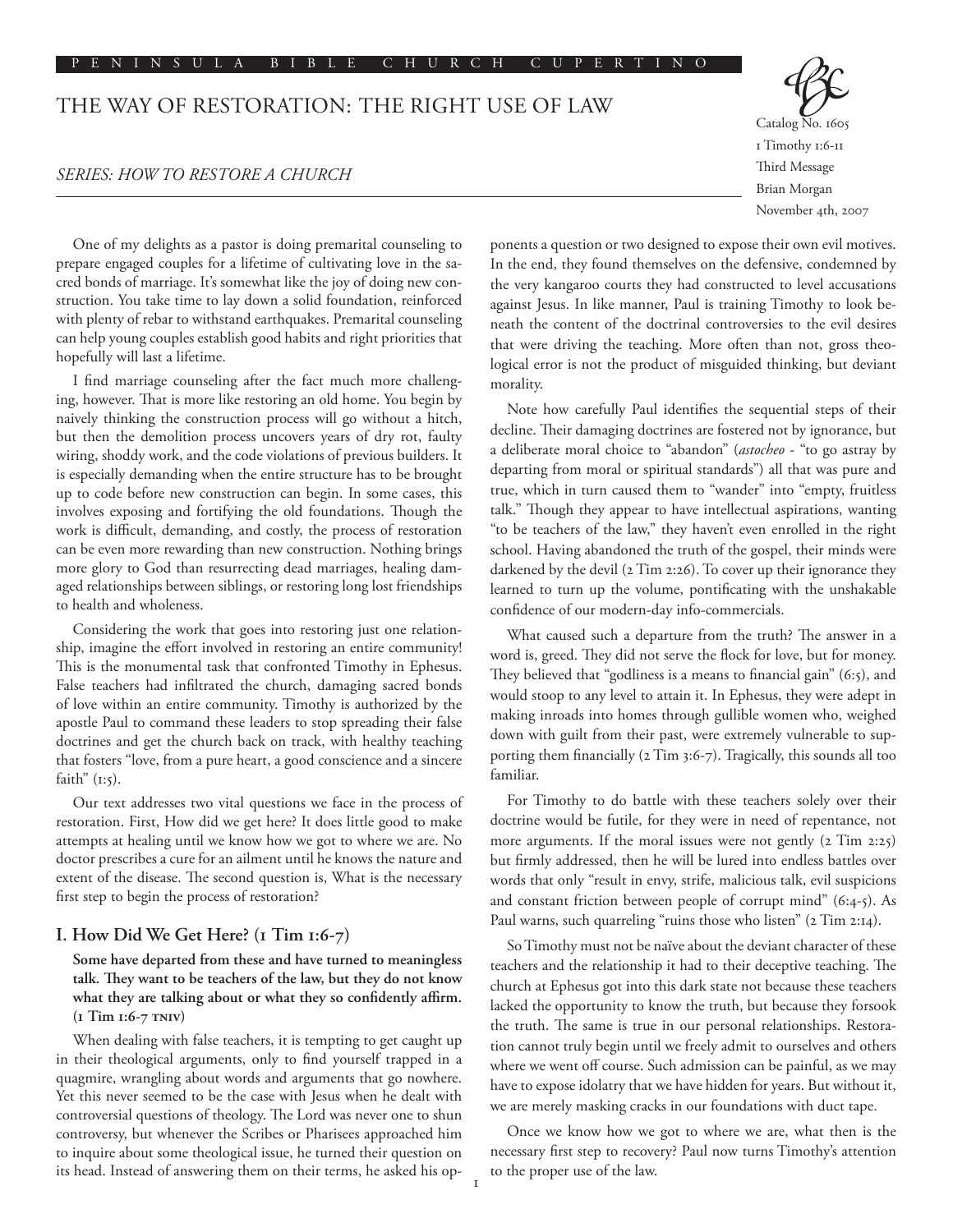**II. The Doorway to Recovery: The Proper Use of Law (1 Tim 1:8- 11)**

**We know that the law is good if one uses it properly. We also know that the law is made not for the righteous but for lawbreakers and rebels, the ungodly and sinful, the unholy and irreligious, for those who kill their fathers or mothers, for murderers, for the sexually immoral, for those practicing homosexuality, for slave traders and liars and perjurers. And it is for whatever else is contrary to the sound doctrine that conforms to the gospel concerning the glory of the blessed God, which he entrusted to me. (1 Tim 1:8-11)**

#### **A. The wrong use of law**

To appreciate the impact that Paul's letter had in Ephesus, we must keep in mind that it was publicly read before the whole church, which included the false teachers. Paul's opening statement, "We know that the law (*nomos*) is good if one uses it lawfully (*nomimos*)," speaks about things "we know" – things that have been clearly taught and are basic to the apostolic tradition. To have to explain what most already knew is a backhanded stab to the lofty claims of the false teachers, as it placed them outside the received, mainline tradition of apostolic teaching.

The fact that Paul says, "the law is made not for the righteous," suggests that these teachers were not only using the law as a launching pad for their wild speculations, they were also holding it up as a means of becoming righteous. They were insisting that through strict observance of the Torah, believers could expect to live a virtuous life. If they merely intensified their commitment to God and strengthened their resolve to be holy, a higher level of spirituality could be achieved.

But the law was not given to righteous people as a tool to cultivate their virtues. The good news of the gospel is that the "righteous" have not only been cleansed by the blood of Christ, they have also passed over into an entirely new existence "living in conformity to the requirements of the law by the work of Christ wrought by the Spirit in them."1

 Placing believers back under law does not help us become more righteous but only serves to foster self-righteousness. It does not build up or restore communities, marriages, or homes, but rather shuts down authentic ways of relating. Competition and comparison choke all vestiges of vulnerability. The acceptance we once felt in our hearts is suddenly crushed. We no longer feel free to confess our weaknesses, fears, and failures for fear of rejection, or worse, condemnation.

When the law replaces grace as the primary way we relate, the focus shifts from internal attitudes to external performance, with benchmarks posted to publicly demonstrate that such success is attainable. In Ephesus, these took the form of ascetic practices: forbidding marriage and abstaining "from certain foods, which God created to be received with thanksgiving by those who believe and who know the truth" (4:3). Paul denounces such practices as merely giving the "appearance of wisdom, with their self–imposed worship, their false humility and their harsh treatment of the body, but they lack any value in restraining sensual indulgence" (Col 2:23). Posting our external accomplishments does not foster love, but rather invites comparison and resentment from those less fortunate.

Worse still, legalism robs a community of its exuberant joy and contentment in mutual service, replacing it with an insatiable drive to be publicly recognized by breaking into the narrow circle of the successful elite (Gal 4:17). The result is that the unseen ministries that Jesus valued most – care for orphans and widows, nurturing faith in the children, discipling new converts, anointing the sick, and evangelizing the lost – are neglected for ministries that receive public recognition and acclaim.

Being "under law" is a constant battle for all of us, although its attraction varies, based on our different upbringing or cultural background. Growing up as the youngest of four siblings in an atmosphere of love and acceptance, I didn't experience the tyranny of the law until college. In high school, I competed in gymnastics and blossomed under a coach who treated me like a son. Though he did not have the technical expertise of other coaches, his love motivated me beyond what I ever thought I could do.

In college, it was a different story. Our coach was one of the best gymnasts in the country. A former world trampoline champion, his expertise was responsible for recruiting the best gymnast in the country to come to Stanford. We went from last place in our conference to second within two years. Yet for me the atmosphere was completely different. Working alongside an Olympian, I never felt I measured up. I learned how terms like "you always" or "you never" can paralyze and break you. Our weight was constantly monitored. The phrase, "an ounce of fat means a pound of pain," so haunted me that for two years I struggled with an eating disorder, vacillating between rash diets and compulsive bingeing. By my senior year, after training for three hours a day for years, my scores were lower than those I had ever received in high school. My joy for the sport was replaced by a loathing for the gym. After graduation, I married Emily and traded law for love and never struggled with my eating habits again.

#### **B. The right use of law**

What then is the right use of the law? As Paul wrote to the Galatians, the law was never designed to bestow life, but to be a "tutor to lead us to Christ" (Gal 3:24). To accomplish this, the law acts like a mirror to reveal our sin; then it provokes sin within us, causing it to come alive and "utterly sinful" (Rom 7:13); and finally, the law condemns us as slaves to sin. Luther called the law "a mighty 'hammer' to crush the self-righteousness of human beings."2

So Paul affirms that the law was not laid down for the righteous, but for the *lawless* and *rebellious*. "Lawless" speaks of those "who are uncontrolled by any law. They have no authoritative guidance, no revealed command from God,"3 while the rebellious are perhaps best understood as those who had revelation (i.e. the Jews), but willfully transgress against it and stand opposed to God's authority. Together they encompass both the totality of the Jewish and gentile world that stood in opposition to God. This pair heads up the list of Paul's catalogue "of vicious persons, guilty of the most abominable sins."4 The list of four pairs, followed by six single items, resembles the Decalogue, with its four commands to love God, followed by six on how to love one's neighbor.

Following the lawless and rebellious, Paul lists the *ungodly* and *sinful*. The term "ungodly" (or "godless") expresses an atheistic disregard for God in one's attitude, while "sinner" gives expression to it in idolatrous behavior (Gal 2:15; Rom 2:22).

In the third pair, Paul links the *unholy* with the *irreligious*. "Unholy" speaks of behavior that desecrates the true worship of the Lord, while "irreligious" (or "profane") describes individuals who are so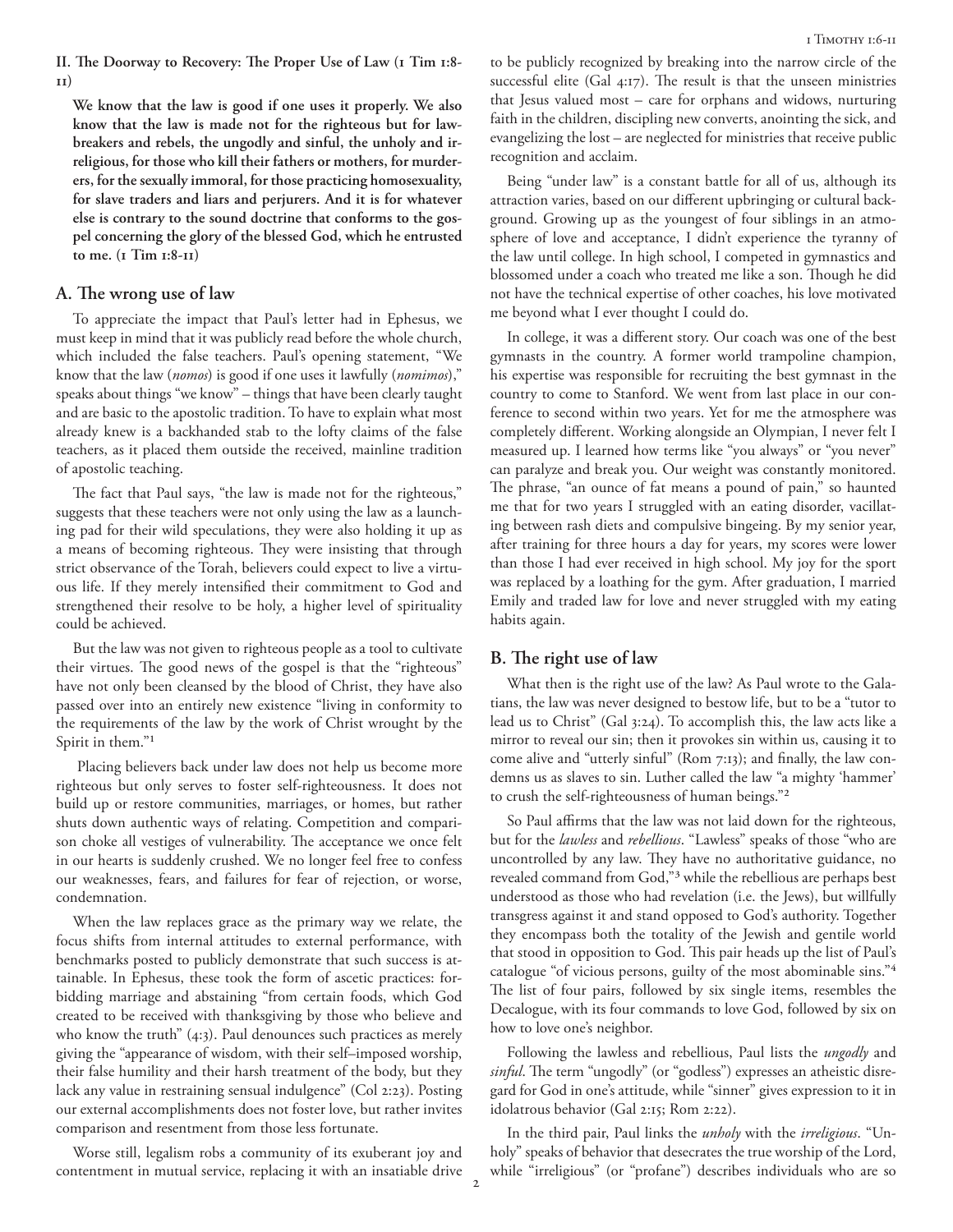#### The Way of Restoration: The Right Use of Law

worldly they have no capacity for sacred thoughts or conversation. They have no regard for that which is highly revered, and will not hesitate to violate its sanctity. An example was Esau, who was so profane that he sold his birthright in a fleeting moment of hunger for a bowl of some "red stuff."

In the fourth pair, *those who kill their fathers or mothers* takes our revulsion for *murder* in the following term to new heights. In Israel, to strike those who gave you life was unthinkable; to kill them was abhorrent.

The next two terms relate to sexual sins covered by the seventh commandment, "You shall not commit adultery" (Exod 20:14). The first term, the *sexually immoral* (*pornos*), comes from the Greek root "to sell" and originally meant "harlot for hire." The term here describes any sexual activity outside of marriage, from fornication and adultery to male prostitution. Prostitution often flourishes with increased prosperity. In Paul's day, female slaves provided a large pool of defenseless victims to draw from.

Homosexuality was also quite common in both Greek and Roman cultures, so Paul adds *those practicing homosexuality* to his catalogue.

Homosexuality ordinarily expressed itself in sexual relationships between grown men and adolescent boys. They were publicly tolerated and regulated legally, though there was an ongoing uneasiness about such practices too…If some pagans considered homosexuality aberrant, there is not a single text in the Jewish tradition, biblical or otherwise, from Lev 18:22 through Philo, that expresses less than total rejection of all homosexual practices, including pederasty.5

The apostles concurred by censoring all sexual activity outside of marriage. But, like Christ, they did not leave the sinner condemned. They embraced the good news that the work of Christ was indeed sufficient to cleanse and deliver us from all sexual sins.

**Do not be deceived: Neither the sexually immoral nor idolaters nor adulterers nor male prostitutes nor practicing homosexuals nor thieves nor the greedy nor drunkards nor slanderers nor swindlers will inherit the kingdom of God. And that is what some of you were. But you were washed, you were sanctified, you were justified in the name of the Lord Jesus Christ and by the Spirit of our God. (1 Cor 6:9-11)**

Following those addicted to sex, Paul moves to the most abhorrent form of theft, that of slave traders who kidnap individuals made in God's image and sell them into slavery for profit. In the ancient world, most of the slave population came from the ranks of prisoners of war. There was scarcely a Jewish family that did not have one of its members sold at auction.

The final two terms, *liars and perjurers*, link the third and the ninth commandments with the same sin, lying. In the first case, the individual violates his neighbor's reputation by "bearing false witness" against him; in the second, he violates God's reputation by taking his name in vain by lying under oath. By calling God to be a witness to his falsehood, he makes God a liar.

As we reflect on Paul's list one can't help but wonder where in the ancient world did someone meet such a fraternity of deviant characters. Jerome Quinn suggests that the setting for Paul's list could well have been the Greek tragedies that were performed with great frequency at the famous theatre in Ephesus:

These evil people, larger than life, belong on the stage, and the ancient Greek drama, particularly the tragedy, was peopled with characters that illustrate why laws, human and divine, are laid down and why retribution overtakes them. The venerable trilogy of Aeschylus, the *Agamemnon*, *Libationbearers*, and *Eumenides*, turned around monstrous murder and matricide, which became the occasion for the Athenian legal system, under the aegis of the goddess Athena. The patricide and incest of Sophocles' *Oedipus Rex* rivet the attention of vast audiences to this day. There is no lack of *perjurers* or *liars* in Euripides or in Sophocles. The human spoils of war, populations and individuals reduced to slavery, figure in Euripides' *Hecuba*, *Daughters of Troy,* and *Andromache*. In *Cyclops* the one-eye giant reveals that he is homosexual, and Euripides' lost tragedy, *Chrysippus*, was based on the myth of the homosexual rape of the title character by Laius, father of Oedipus…Murderers of every stripe walked the ancient Greek stage…The tragedies themselves characterize one or another of the *dramatis personae* as *lawless* or *godless* or *unholy*.6

Perhaps if Paul were writing today, he would say the law was not laid down for the righteous, but for those portrayed on Hollywood's stage, who operate outside law and push all the boundaries of moral decency. The excessive violence and blatant sexuality displayed under the banner of free expression that pours out over satellite dish, cable and Internet has resurrected the abhorrent practices of Canaanite worship into an international religion. How did we get here? In 1973, the Supreme Court ruled that pornography was protected by the First Amendment. Today there are 4.2 million pornographic websites on the Internet, and the income gained from the sale of pornography has gone from \$5-10 million forty years ago to some \$13.3 billion in 2006.<sup>7</sup>

Though the world is growing extremely resistant and hostile to any suggestion that there is a holy God, and that we are accountable to his moral absolutes revealed in the Ten Commandments, we must never back down and allow his voice to become silent through fear or ridicule from unbelief. We must never forget that the "law is laid down for those who refuse it"8 "so that every mouth may be silenced and the whole world held accountable to God" (Rom 3:19). This is the divine purpose of the law. Though, as C. H. Spurgeon writes, "it is terrible in the drinking" it has wonderful benefits:

A spiritual experience which is thoroughly flavoured with a deep and bitter sense of sin is of great value to him that hath had it. It is terrible in the drinking, but it is most wholesome in the bowels, and in the whole of the after-life. Possibly, much of the flimsy piety of the present day arises from the ease with which men attain to peace and joy in these evangelistic days. We would not judge modern converts, but we certainly prefer that form of spiritual exercise which leads the soul by the way of Weeping-cross, and makes it see its blackness before assuring it that it is "clean every whit." Too many think lightly of sin, and therefore think lightly of the Saviour. He who has stood before his God, convicted and condemned, with the rope about his neck, is the man to weep for joy when he is pardoned, to hate the evil which has been forgiven him, and to live to the honour of the Redeemer by whose blood he has been cleansed.9

## **III. The End of Law: Opening the Window to Heaven**

Thanks be to God that the law is not the end of the story. When it leads us to utter despair and there is no way out, God opens the window to let in the light of the gospel. This is the gospel that tells the story not of our sin, but of God's work in Christ "who has destroyed death and has brought life and immortality to light through